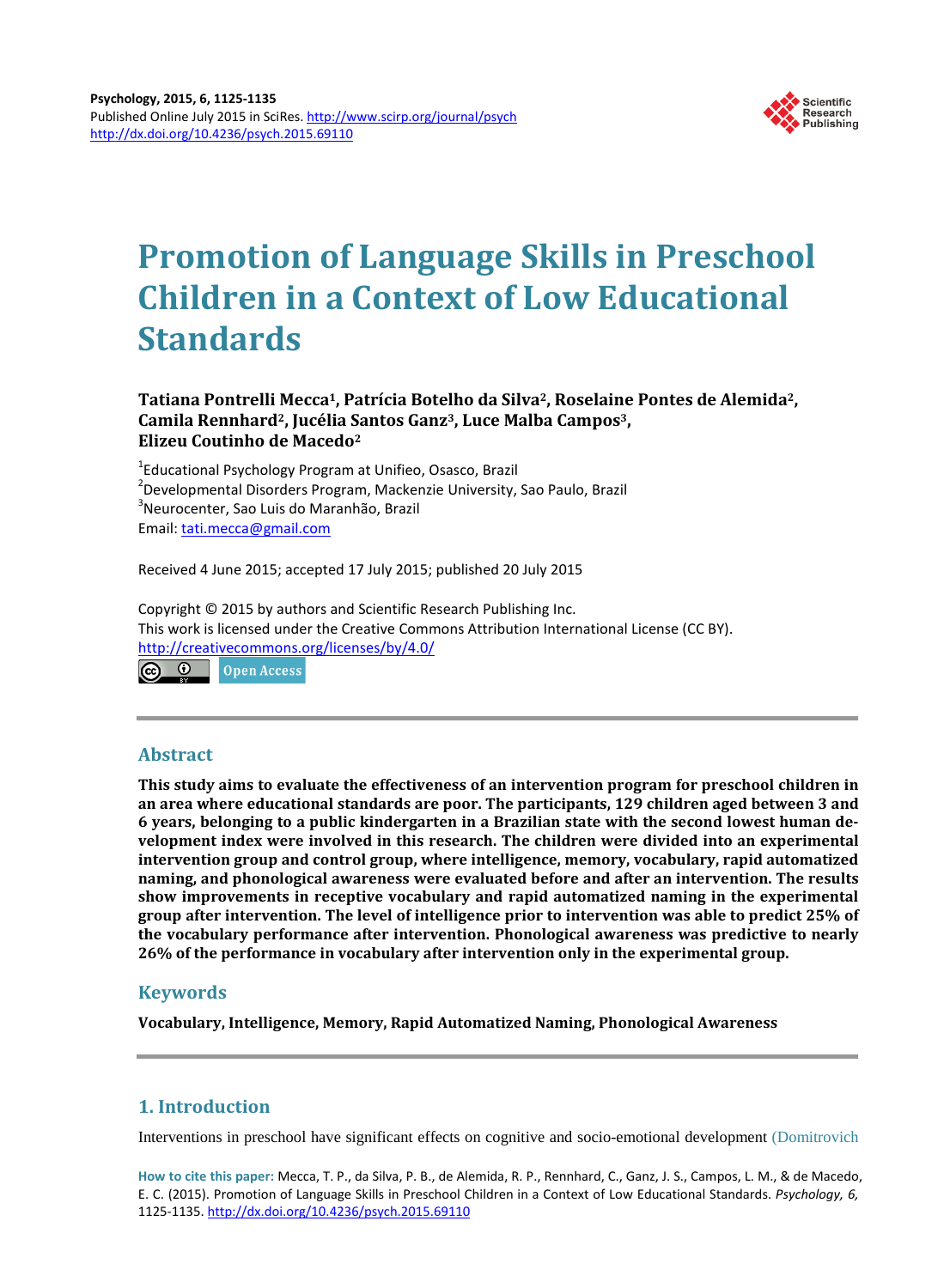et al., 2013), which have a subsequent impact on school performance in later years [\(McClelland, Acock, & Mor](#page-9-0)[rison, 2006\)](#page-9-0). Developing high-quality intervention programs during preschool provides increasing evidence for the general improvement of children's standardized intelligence scores, reduction of school year repetition, and decreases the number of students in special education programs [\(Nisbett, 2010\)](#page-9-0). Their benefits also seem to in-fluence long-term outcomes [\(Cunha & Heckman, 2011; Heckman, Moon, Pinto, Savelyev, & Yavitz, 2010\)](#page-9-0), such as better high school graduation rates (Nisbett, 2010), lower incidences of criminal activity, better employment rates [\(Golembeski & Fullilove, 2005; Heckman et al., 2010; Muennig, Schweinhart, Montie, & Nei](#page-9-0)[dell, 2009\)](#page-9-0), improvements in health outcomes in later life, and longevity [\(Muennig, 2014\)](#page-9-0). Such findings reinforce the supremacy of early and preventive intervention programs in preschoolsto the detriment of late intervention programs, which tend to be more costly and produce less promising results [\(Cunha & Heckman, 2011\)](#page-9-0).

Data obtained from the [National Early Literacy Panel \(NELP\)](#page-9-0) held in [2008](#page-9-0) points to 11 predictive abilities for the subsequent development of literacy in monolingual children up to 5 years old. Among the highlighted abilities are knowledge of the alphabet, phonological awareness, rapid automatized naming (for objects, letters, numbers, and colors), writing of names or single letters, and phonological memory. These abilities showed a high predictive power for reading development regardless of IQ variations and socio-economic status. The others, such as conceptions of what is being seen (front and back; letter or drawing), early decoding, vocabulary and memory, oral language (understanding spoken language), and the process of visual discrimination, have moderate effects and do not hold predictive power when contextual variables are controlled. Results from intervention studies on language skills and reading [\(Vellutino, Scanlon, & Zhang, 2007\)](#page-10-0) show their significant effect for children with and without language difficulties and thus everyone can participate in preventive learning interventions [\(O'Connor, Bocian, Beebe-Frankenberger, & Linklater, 2010\)](#page-10-0).

Response to intervention (RTI) [\(Batsche et al., 2005\)](#page-8-0) is considered to be one of the most effective models for preventive level intervention programs. RTI is an approach to prevent and remediate learning difficulties through interventions by teachers in schools. It allows the early identification of children with academic and behavioral problems, monitorsthe progress of these children, and can offer interventions that vary in levels of intensity [\(Fletcher & Vaughn, 2009\)](#page-9-0). The model for early childhood education has been called K-RTI and emphasizes the prevention of future problems in literacy [\(Coleman, Froma,](#page-9-0) & West, 2009; [Bowyer-Crane, Snowling,](#page-9-0)  [Duff, & Hulme, 2011\)](#page-9-0) by showing its effectiveness for developing and promoting language and meta-linguistic skills [\(Aguilar-Mediavilla, Buil-Legaz, Perez-Castello, Rigo-Carratala, & Adrover-Roig, 2014;](#page-8-0) [Georgiou, Tzi](#page-9-0)[raki, Manolitsis,](#page-9-0) & Fella, 2013; [Kieffer, 2012; Noe, Spencer, Kruse, &](#page-9-0) Golstein, 2014; [Silke et al., 2013;](#page-10-0) [Spencer et al, 2013; Vellutino, Scanlon,](#page-10-0) & Zhang, 2007).

Studies examining the effectiveness of programs that promote language development and other predictive skills of reading and writing have been conducted in different languages, such as Spanish [\(Aguilar-Mediavilla et](#page-8-0)  [al., 2014\)](#page-8-0) and Greek [\(Georgiou et al., 2013\)](#page-9-0), but the majority are done in English [\(McClelland, Acock, & Mor](#page-9-0)[rison, 2006;](#page-9-0) [Silke et al., 2013;](#page-10-0) [Noe et al., 2014\)](#page-9-0). However, there are still few studies on early intervention programs of a preventive nature aimed at the promotion of Portuguese language skills [\(Almeida, 2012\)](#page-8-0).

According to a report from the Organization for Economic Co-operation and Development [\(OECD, 2012\)](#page-10-0), the performance of Brazil, the largest Portuguese-speaking country in the Program for International Student Assessment (PISA), is below the world average and is comparable to countries like Colombia, Tunisia, and Uruguay. In fact, among Latin American countries Brazil performs below Chile, Costa Rica, and Mexico. About 50% of Brazilian students performed below the baseline level of proficiency, meaning that, at best, they can recognize the purpose of an author's writing or the main theme of a text about a familiar topic and make a simple connection between information in the text and everyday knowledge.

We also emphasize the fact that the Brazilian states with the lowest Human Development Index (HDI) are also those with the lowest educational attainment. According to the United Nations Development Program (UNDP), the State of Maranhão has the second lowest HDI in the country. Information from the Human Development Atlas in Brazil [\(United Nations \[UN\], 2010\)](#page-10-0) shows that 31.42% of children in Maranhão are extremely poor, the illiteracy rate from 11 to 14 years old is 7.59%, and that this rate increases to 20.87% after 15 years of age. Given this context and the fact that children who grow up in poverty are significantly more likely to experience delays in various aspects of development, of which language is one [\(Domitrovich et al., 2013\)](#page-9-0), this study aims to verify the performance of children from public kindergartens in cognitive tasks before and after the implementation of a preventive intervention program for the development of language skills.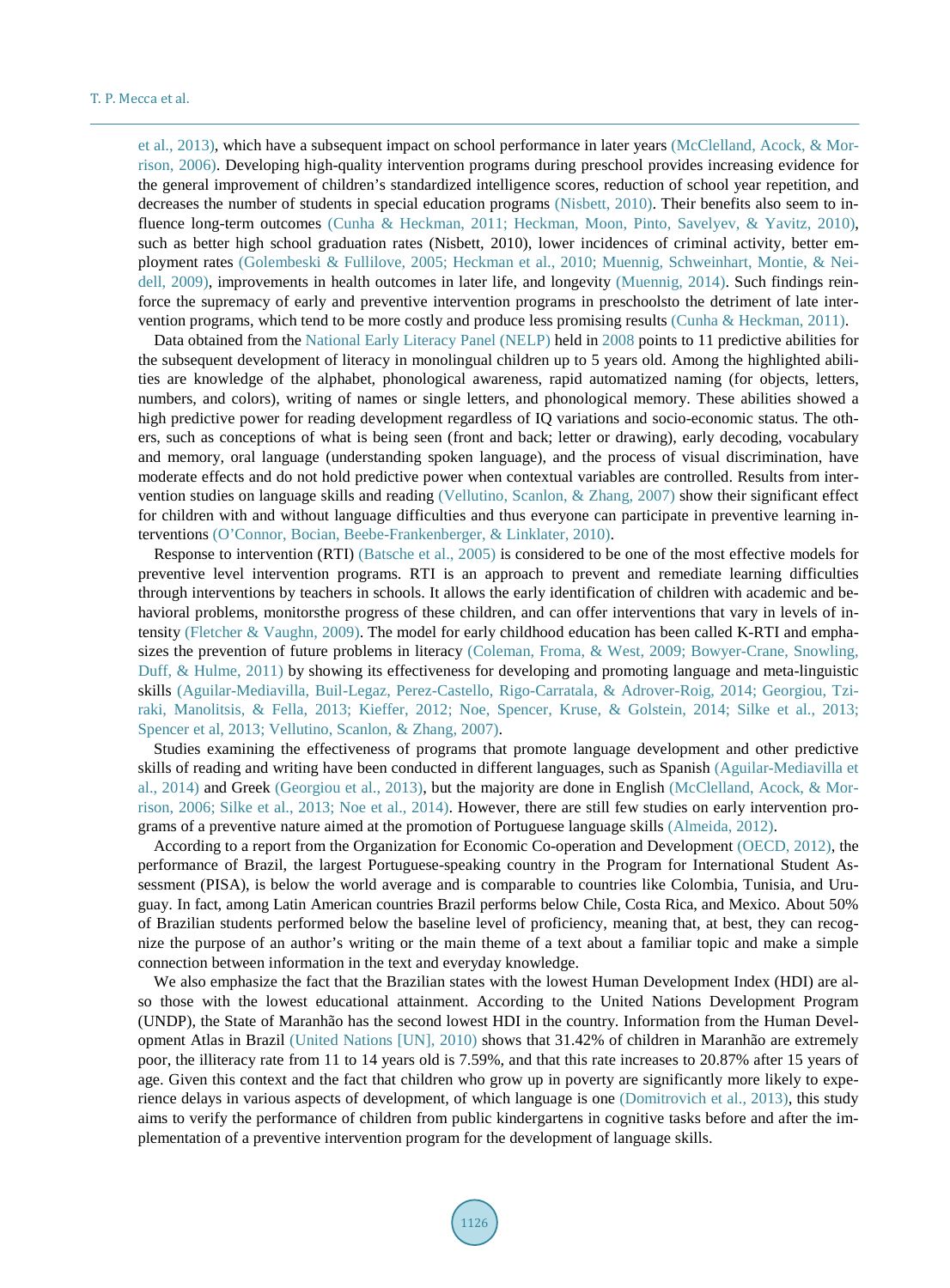# **2. Method**

# **2.1. Participants**

The study included 129 children without delays in development, ranging from 3 to 6 years old ( $M = 4.35$ , SD = 0.90), who belong to kindergartens in the Maranhão state. Participants were divided into an experimental group (EG) and control group (CG) and matched by age, sex, and type of school (central and peripheral). **[Table 1](#page-2-0)** shows the sample distribution according to these variables.

Children were excluded if they had sensory, physical, or intellectual impairments according to the school records. In addition to informed consent authorization from adults responsible for children and the institutions where data collection occurred, only children who volunteered to be part of this study participated in this evaluation.

#### **2.2. Instruments**

The Columbia Mental Maturity Scale (CMMS) assesses the overall capacity for reasoning, primarily to discern the relationships between various types of pictures in children aged from 3 years and 6 months to 9 years and 11 months. These are skills that are important for success in school. The child must choose the picture that is different or does not relate to others, and therefore find the underlying rule that organizes the pictures [\(Burgemeister,](#page-9-0)  [Blum, & Lorge, 1971\)](#page-9-0).

The Memory Test for Preschoolers (MTP) evaluates the memory of children aged between 3 and 6 years old, which allows the manipulation of information through verbal and visual stimuli. In total, 4 tests were given. In the first the child must repeat the same sequence of words presented orally by the examiner. In the second, the child hears a sequence of words and must point to the stimuli on the board that has the same sequence. In the third test, the evaluator presents a sequence of pictures and the child must respond verbally to the name of the stimuli in the same sequence in which they were presented. Finally, in the last test a sequence of stimuli is visually presented and the child must point to the drawings on a board in the same sequence in which they were presented [\(Duarte, Covre, Braga, & Macedo, 2011\)](#page-9-0).

<span id="page-2-0"></span>The Rapid Automatized Naming Test (RAN) is administered individually and evaluates the individual's ability to see a visual picture and name it. It takes into account both the accuracy and speed of the nomination. The test is divided into four tests: naming colors, objects, letters, and numbers [\(Wolf & Denckla, 2005\)](#page-10-0). There is a Brazilian adaptation for the test because it includes a high frequency of Portuguese language stimuli. The number of errors and the total time for naming all items on the board are computed unlike the original version of the

| Table 1. Characteristics of the sample by age, gender, and school. |                 |                     |  |  |  |
|--------------------------------------------------------------------|-----------------|---------------------|--|--|--|
|                                                                    |                 | <b>Participants</b> |  |  |  |
| <b>Variables</b>                                                   |                 | No. $(\% )$         |  |  |  |
|                                                                    | 3               | 20(15.5)            |  |  |  |
| Age                                                                | $\overline{4}$  | 63 (48.8)           |  |  |  |
|                                                                    | 5               | 28 (21.7)           |  |  |  |
|                                                                    | 6               | 18 (14)             |  |  |  |
|                                                                    | Male            | 66 (51.16)          |  |  |  |
| Gender                                                             | Female          | 63 (48.84)          |  |  |  |
|                                                                    | $EG^*$          | 74 (57.36)          |  |  |  |
| School group                                                       | $CG^*$          | 55 (42.64)          |  |  |  |
| Area                                                               | Central area    | 67(51.93)           |  |  |  |
|                                                                    | peripheral area | 62(48.07)           |  |  |  |

\* EG = experimental group; CG = control group.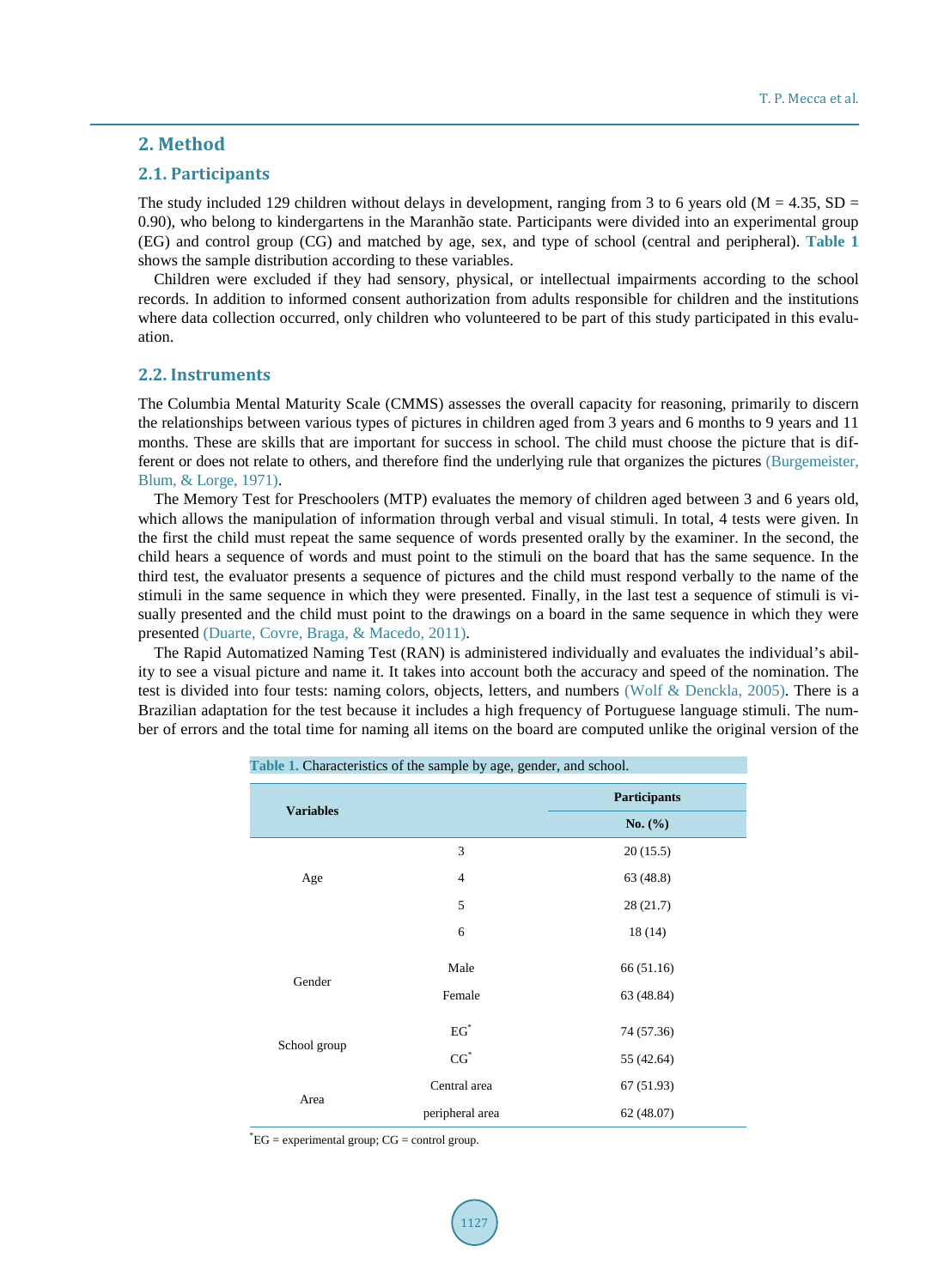test, where only the total time of named items is taken into account. Moreover, only a sub-test was used for naming objects. Children presented effect floor so there was no variability in the data specifying be a very difficult test.

The Peabody Picture Vocabulary Test (PPVT) provides an estimate of the auditory-receptive verbal abilities of children aged from 2 years and 6 months to 18 years of age. The test consists of 144 items and is used to evaluate receptive vocabulary of preschool children [\(Capovilla & Capovilla, 1997; Dunn & Dunn, 1981\)](#page-9-0). It also presents sensitivity when discriminating successive levels of age and schooling [\(Macedo et al., 2006\)](#page-9-0).

The Phonological Awareness Test by Oral Production (PAT-OP) evaluates the ability to manipulate sounds of speech. It consists of 10 sub-tests that measure different levels of phonological awareness: syllabic synthesis, phonemic synthesis, judgement of alliteration, syllabic segmentation, phonemic segmentation, syllabic manipulation, phonemic manipulation, syllabic transposition, and phonemic transposition. The test lasts approximately 25 minutes [\(Seabra & Capovilla, 2012\)](#page-10-0).

#### **2.3. Procedures**

This project was submitted and approved by the Research Ethics Committee of the University of Mackenzie. After this stage, contact with schools was made to request the permission of the institution's management and informed consent forms were sent to parents and children to request their participation in the research.

The sample was selected for convenience according to the location. Data collection was conducted in four schools, two located at the center and the other two on the outskirts of the city. The application of the instruments was held in schools during the class period, as previously agreed with the institution in order to not affect the activities and routine of the students. The evaluations were performed before and after the interventions with individual children, and the duration to answer all the instruments was between 40 to 50 minutes.

The "*Activamente*" program [\(Ganz, Campos, & Almeida, 2013\)](#page-9-0) presents activities that involve naming pictures and objects, their characteristics and functional properties for children of 3 and 4 years of age. For children of 5 and 6 years, the activities also involved the development of semantic categorization and associations with stimuli. It is worth pointing out that, despite the fact that the program's activities had been developed with a focus on vocabulary and specific instruments were selected for the evaluation of oral language skills, other abilities such as memory and intelligence were also tested. This will be investigated if other abilities can also be developed from the intervention.

Teachers belonging to the kindergartens in the experimental group participated in a training course of 16 hours, divided into 4 periods of 4 hours. The training consisted of lectures on human development, the importance of early stimulation, theories of learning, and practical lessons on strategies to stimulate the development of language skills. They also received a booklet with texts that substantiate the theoretical discussions and handouts about stimulation, which contained 40 activities for this age group that aimed to develop oral language skills. The activities were planned based on the literature and considered other intervention programs developed for this age group. Teachers belonging to the kindergarten of the control group received no instruction.

After the training course, teachers were instructed to insert stimulus activities from the handouts three times a week in their work routine for a period of four months. To this end, they received the aid of researchers from the project to organize a schedule that saw the systematization of different abilities to be stimulated and implementation of activities in order of increasing difficulty.

Throughout the intervention process, two of the researchers responsible for the study visited the schools (once or twice a month) to monitor the project and compliance with the previously established implementation schedule. These meetings were also characterized by opportune moments to talk with teachers about the program and clarify any doubts about intervention activities.

## **3. Data Analysis**

Descriptive and inferential statistics were performed on IBM SPSS software, version 21.0. The level of significance for the interpretation of the analysis was 5% ( $p \leq .05$ ). Before the intervention, the performance of students in the EG and CG was compared by the following criteria: intelligence, memory, vocabulary, rapid automatized naming, and phonological awareness. Intra-group comparison was made to see if there were differences in the performance of the groups between the first and second evaluation. Finally, the performance of the experimental and control groups were compared after 16 weeks of intervention.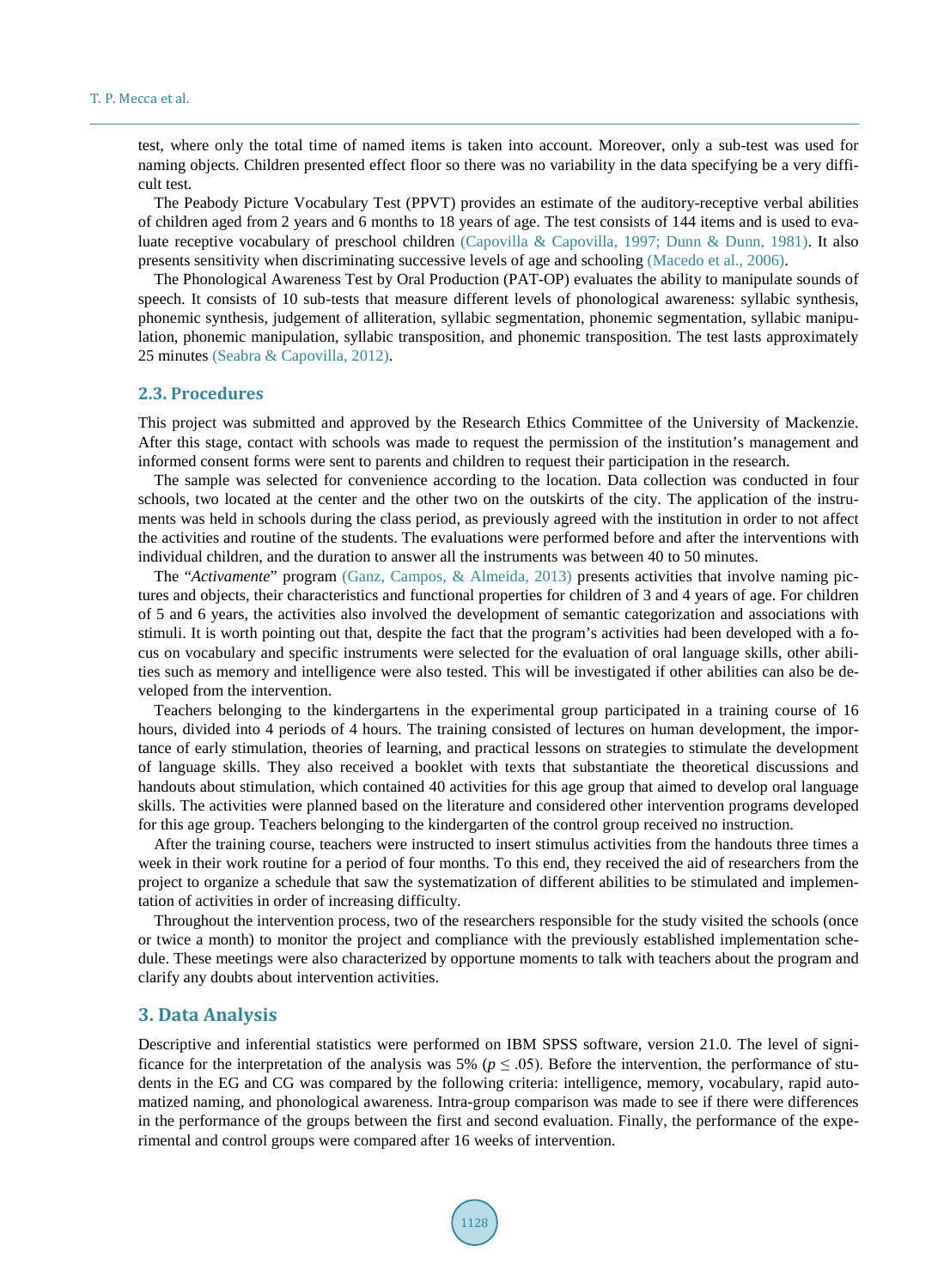The Kolmogorov-Smirnov values were checked to verify that the data was normally distributed and the Levene test was used to verify the variances' homogeneity. The criterion used to consider the sample homogeneous and with a normal distribution was *p* value above .05 in both the Kolmogorov-Smirnov and Levene test. Due to the non-normal distribution of data and non-homogeneity of variances that are necessary assumptions for the use of parametric tests, non-parametric tests were performed and analyzed.

The Wilcoxon test was used for intra-group comparison before and after intervention and the Mann-Whitney test to compare the experimental and control groups. After the intervention, Spearman's correlation analysis was performed for the differences in performance between the CMMS and language tests PPVT, RAN, and PAT-OP. In order to verify the effects of intelligence and phonological awareness ability for subsequent performances in receptive vocabulary tests regression analysis was performed.

## **4. Results**

Firstly, descriptive statistics are presented for the performance of the participants in the experimental and control groups before and after intervention. **[Table 2](#page-4-0)** shows the mean values, standard deviation, and median, according to group and the time of evaluation.

Comparison analysis was performed for the groups using the Columbia Mental Maturity Scale test, Memory Test for Preschoolers, Rapid Automatized Naming Test, Peabody Picture Vocabulary Test, and Phonological Awareness Test by Oral Production. The results of the evaluation before the implementation of the intervention program are summarized in **[Table 3](#page-5-0)**.

According to the test of the children's performance before the intervention, the results obtained and described in **[Table 3](#page-5-0)** show that there is no statistically significant differences between the experimental and control groups in terms of intelligence, memory, vocabulary, and rapid automatized naming (time and errors). However, there was a statistically significant difference between the better performing EG and the CG in the PAT-OP.

Given the similarity between the groups(except for phonological awareness),we proceeded to compare the analysis between them after 16 weeks of intervention activities for oral language development. The post-intervention results obtained from the Mann-Whitney test are shown in **[Table 4](#page-5-1)**.

According to the results obtained from the comparison between groups, the Mann-Whitney test showed that after the intervention the EG presented a superior performance that was statistically significant when compared

|                                |       | Pre            |                | Post           |                |  |  |
|--------------------------------|-------|----------------|----------------|----------------|----------------|--|--|
| <b>Variables</b>               | Group | Mean (SD)      | <b>Median</b>  | Mean (SD)      | <b>Median</b>  |  |  |
|                                | EG    | 116.66 (17.6)  | 116            | 121.19 (20.91) | 118            |  |  |
| Intelligence (CMMS)            | CG    | 110.60(27.7)   | 112            | 115.80 (16.13) | 119            |  |  |
|                                | EG    | 5.32(2.78)     | 5              | 5.03(2.36)     | 5              |  |  |
| Memory (MTP)                   | CG    | 4.46(2.55)     | $\overline{4}$ | 4.53(1.88)     | 5              |  |  |
| Receptive vocabulary<br>(PPVT) | EG    | 25.76 (16.21)  | 27             | 38.23 (14.47)  | 37             |  |  |
|                                | CG    | 26.66 (12.74)  | 22             | 26.60 (10.39)  | 24             |  |  |
| RAN objects-time               | EG    | 134.81 (74.10) | 102            | 108.51 (35.93) | 105            |  |  |
|                                | CG    | 123.05 (52.71) | 125            | 92.64 (20.86)  | 93             |  |  |
|                                | EG    | 3.95(3.12)     | 3              | 3.02(3.32)     | $\overline{2}$ |  |  |
| RAN objects-error              | CG    | 4.17(5.68)     | 2              | 4.05(3.41)     | 3              |  |  |
| Phonological awareness         | EG    | 8.43 (3.32)    | 8              | 9.87(4.51)     | 9              |  |  |
| (PAT-OP)                       | CG    | 5.11(3.21)     | $\overline{7}$ | 8.77 (4.60)    | 10             |  |  |

<span id="page-4-0"></span>**Table 2.** Mean values, standard deviation, and median for the evaluation of the groups' ability.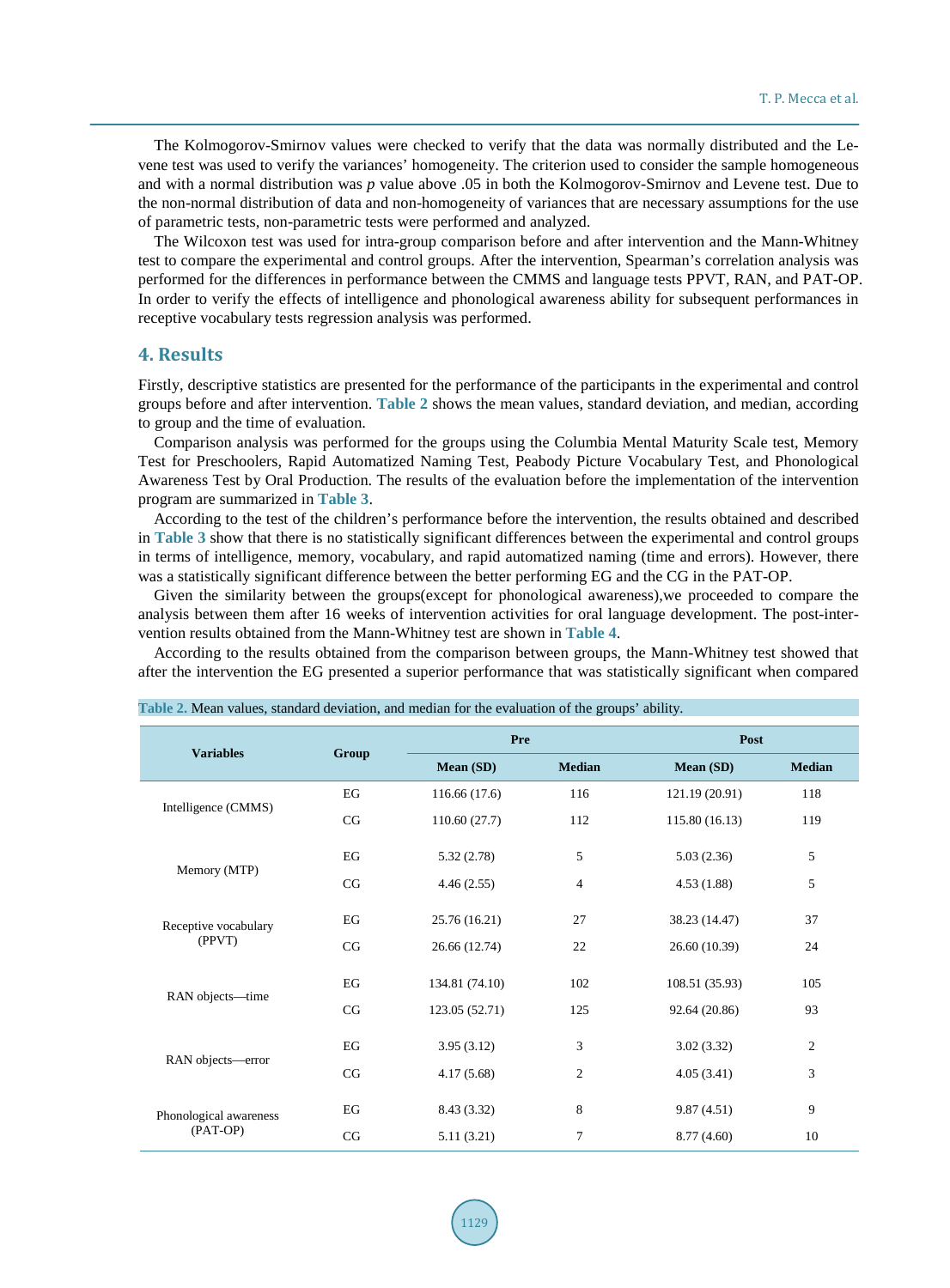<span id="page-5-0"></span>

| Table 3. Results of the Mann-Whitney test to compare pre-intervention groups. |       |                  |              |              |                  |  |  |
|-------------------------------------------------------------------------------|-------|------------------|--------------|--------------|------------------|--|--|
| <b>Variables</b>                                                              | Group | <b>Mean rank</b> | Sum of ranks | $\mathbf{U}$ | $\boldsymbol{P}$ |  |  |
| Intelligence (CMMS)                                                           | EG    | 16.860           | 354.000      | 87.000       | .446             |  |  |
|                                                                               | CG    | 14.200           | 142.000      |              |                  |  |  |
| Memory (MTP)                                                                  | EG    | 26.600           | 904.500      |              |                  |  |  |
|                                                                               | CG    | 21.370           | 320.500      | 200.500      | .231             |  |  |
| Receptive vocabulary<br>(PPVT)                                                | EG    | 21.170           | 550.500      |              |                  |  |  |
|                                                                               | CG    | 20.700           | 310.500      | 190.500      | .903             |  |  |
|                                                                               | EG    | 33.560           | 1644.500     |              |                  |  |  |
| RAN objects-time                                                              | CG    | 33.320           | 566.500      | 413.500      | .965             |  |  |
|                                                                               | EG    | 35.130           | 1721.500     |              |                  |  |  |
| RAN objects-error                                                             | CG    | 28.790           | 489.500      | 336.500      | .237             |  |  |
| Phonological awareness                                                        | EG    | 18.70            | 430.000      |              |                  |  |  |
| (PAT-OP)                                                                      | CG    | 10.89            | 98.000       | 53.000       | $.033*$          |  |  |

\*Significance level of  $p \le 0.05$ .

<span id="page-5-1"></span>**Table 4.** Mann-Whitney test to compare the post-intervention results of the groups.

| <b>Variables</b>                   | Group | <b>Mean rank</b>  | Sum of ranks     | $\mathbf{U}$ | $\boldsymbol{P}$ |
|------------------------------------|-------|-------------------|------------------|--------------|------------------|
| Intelligence (CMMS)                | EG    | 16.550            | 347.500          |              |                  |
|                                    | CG    | 14.850<br>148.500 |                  | 93.500       | .627             |
|                                    | EG    | 24.940            | 823.000          |              |                  |
| Memory (MTP)                       | CG    | 23.530            | 353.000          | 233.000      | .744             |
| Receptive vocabulary (PPVT)        | EG    | 25.350            | 659.000          |              | $.002*$          |
|                                    | CG    | 13.470            | 202.000          | 82.000       |                  |
|                                    | EG    | 35.580            | 1743.500         |              |                  |
| RAN objects-time                   | CG    | 27.500            | 467.500          | 314.500      | .135             |
|                                    | EG    | 31.870            | 1561.500         |              |                  |
| RAN objects-error                  | CG    | 38.210            | 649.500          | 336.500      | .234             |
| Phonological Awareness<br>(PAT-OP) | EG    | 17.04             | 392.000          |              |                  |
|                                    |       |                   | 15.11<br>136.000 |              | .598             |
|                                    | CG    |                   |                  |              |                  |

\*Significance level of  $p \leq 0.05$ .

to the CG in the vocabulary test. The same was not observed in relation to intelligence, memory, errors, and time spent on the rapid automatized naming test. This indicates that the language activities for the EG were effective in promoting specific receptive vocabulary.

As previously mentioned, groups did not present statistically significant differences between performances in the CMMS before and after intervention. However, analysis of Spearman's correlation showed a positive, significant relationship of moderate magnitude between intelligence and receptive vocabulary in the EG after intervention (rho = .59;  $p \leq .001$ ). However, this relationship was not observed before the intervention (rho = .31,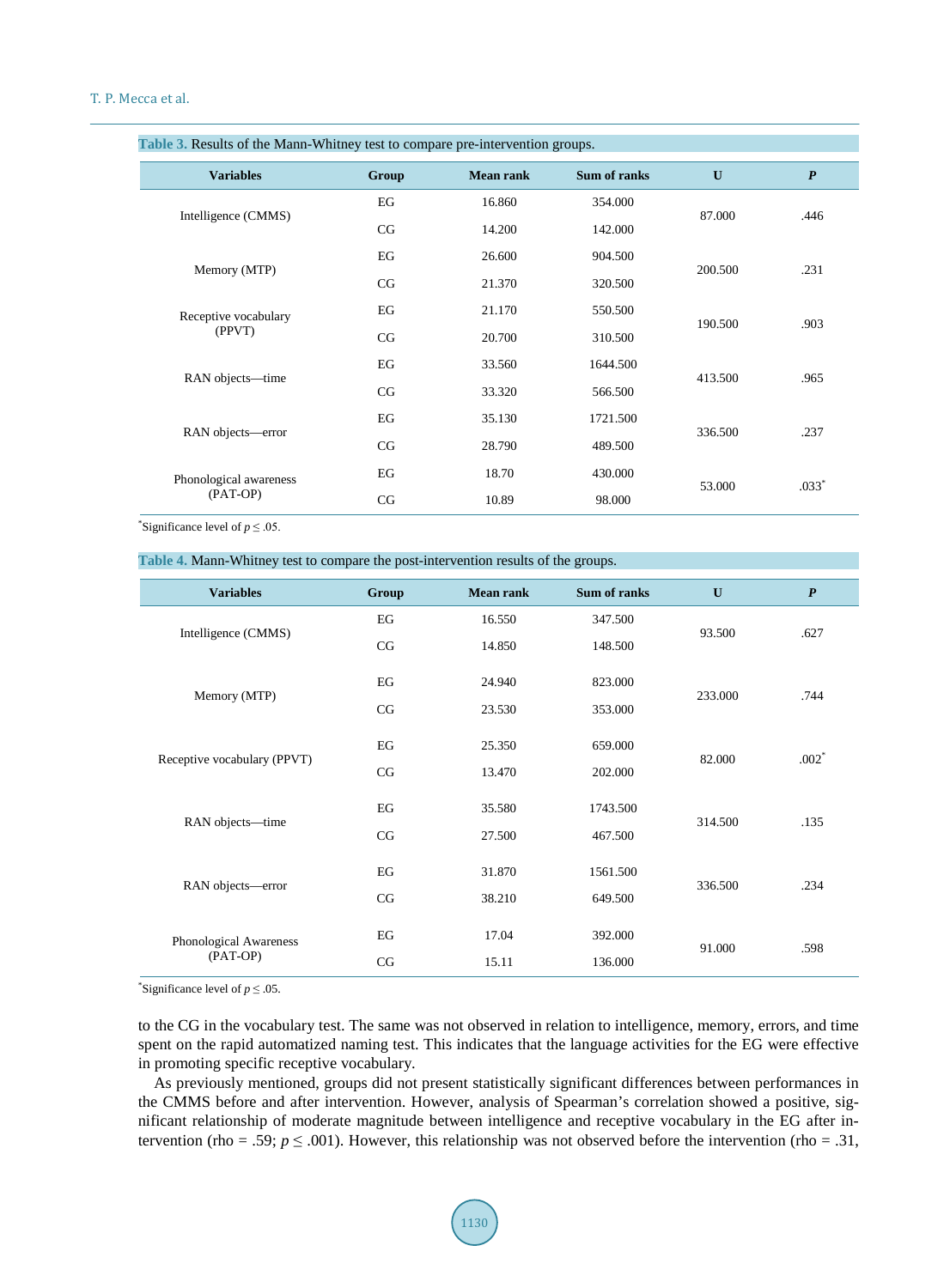$p = .146$ ), indicating that while the intervention has no effect on intelligence, it is an important variable to be considered in terms of its relationship with receptive vocabulary after intervention. Regression analysis showed that level of intelligence before intervention predicts 37% of the performance in receptive vocabulary after intervention, as confirmed by the data presented in **[Table 5](#page-6-0)**.

The EG's performance in the CMMS correlated negatively, with a significant and moderate magnitude, to times in the RAN task (rho =  $-.52$ ,  $p = .002$ ), indicating an association between intelligence and less time taken (higher speed) in the rapid automatized naming of objects before intervention. This relationship was also observed after intervention (rho =  $-.44$ ,  $p = .004$ ).

The results obtained in the pre-intervention assessment show the better performance of the EG inphonological awareness test when compared to the CG. In this regard, the predictive value for later performance ability in vocabulary tasks (post-intervention) in both groups was found. The results are summarized in **[Table 6](#page-6-1)**.

The results from the linear regression analysis showed that only the EG's phonological awareness skills significantly predict subsequent performance in vocabulary. Performance in the PAT-OP was a predictor of almost 26% of the vocabulary performance in the EG. According to the results presented in **[Table 6](#page-6-1)**, it is noted that the same was not observed in the CG.

In addition to the comparison between groups, an intra-group analysis was performed in order to better understand the possible gains of intervention. Results are presented separately for each group. **[Table 7](#page-6-2)** shows the results obtained from comparing each of the abilities of the EG pre- and post-intervention.

The data presented in **[Table 7](#page-6-2)** shows that there was a statistically significant difference between the EG's performances in the receptive vocabulary test (PPVT) pre- and post-intervention. Superior performance was observed after the intervention. The same was observed with respect to the times for completing the rapid automatized naming of objects, where the children spent longer in the first evaluation than the second. A trend was observed only in terms of reducing errors in the RAN test after intervention. **[Table 8](#page-7-0)** presents data of the CG's preand post-evaluation.

<span id="page-6-0"></span>**Table 5.** Linear regression results that show intelligence to be a predictor of vocabulary.

| Model                   | . .  | <b>The</b><br>. . | $\sim$<br>-18<br>adjusted | <b>STD, error of estimate</b> |        |      |
|-------------------------|------|-------------------|---------------------------|-------------------------------|--------|------|
| Vocabulary <sup>a</sup> | .629 | .396              | .374                      | 12.402                        | 18.329 | .001 |

a Performance in CMMS (intelligence) as a predictor of vocabulary (PPVT).

<span id="page-6-1"></span>

| Table 6. Linear regression results that consider phonological awareness as a predictor of vocabulary. |  |  |  |
|-------------------------------------------------------------------------------------------------------|--|--|--|
|                                                                                                       |  |  |  |
|                                                                                                       |  |  |  |
|                                                                                                       |  |  |  |

| <b>Model</b> <sup>a</sup> | ĸ    | $\mathbf{R}^2$ | $\mathbf{R}^2$<br>adjusted | <b>STD, error of estimate</b> |       |      |
|---------------------------|------|----------------|----------------------------|-------------------------------|-------|------|
| EG                        | .534 | .285           | .257                       | 13.388                        | 9.971 | .004 |
| CG                        | .154 | .024           | $-.116$                    | 15.286                        | .171  | .692 |

a Phonological awareness: independent variable (predictor); vocabulary: dependent variable. \* Level of Significance *p* ≤ .05.

#### <span id="page-6-2"></span>**Table 7.** Performance comparison of the EG pre- and post-intervention.

|                                 | <b>Negative ranks</b> |              | <b>Positive ranks</b> |              |       |                  |
|---------------------------------|-----------------------|--------------|-----------------------|--------------|-------|------------------|
| <b>Variables</b>                | Mean rank             | Sum of ranks | mean rank             | Sum of ranks | z     | $\boldsymbol{p}$ |
| Intelligence (CMMS)             | 8.940                 | 80.500       | 10.950                | 109.500      | .584  | .559             |
| Memory (MTP)                    | 11.060                | 188.000      | 16.000                | 112.000      | 1.103 | .270             |
| Receptive vocabulary (PPVT)     | 5.600                 | 28.000       | 15.380                | 323.000      | 3.748 | $.000^*$         |
| RAN objects—time                | 27.190                | 843.000      | 19.590                | 333,000      | 2.616 | $.009*$          |
| RAN objects-error               | 19.480                | 467.500      | 18.120                | 235.000      | 1.756 | .079             |
| Phonological awareness (PAT-OP) | 9.43                  | 66.00        | 10.33                 | 124.00       | 1.172 | .241             |

\*Level of significance  $p \leq 0.05$ .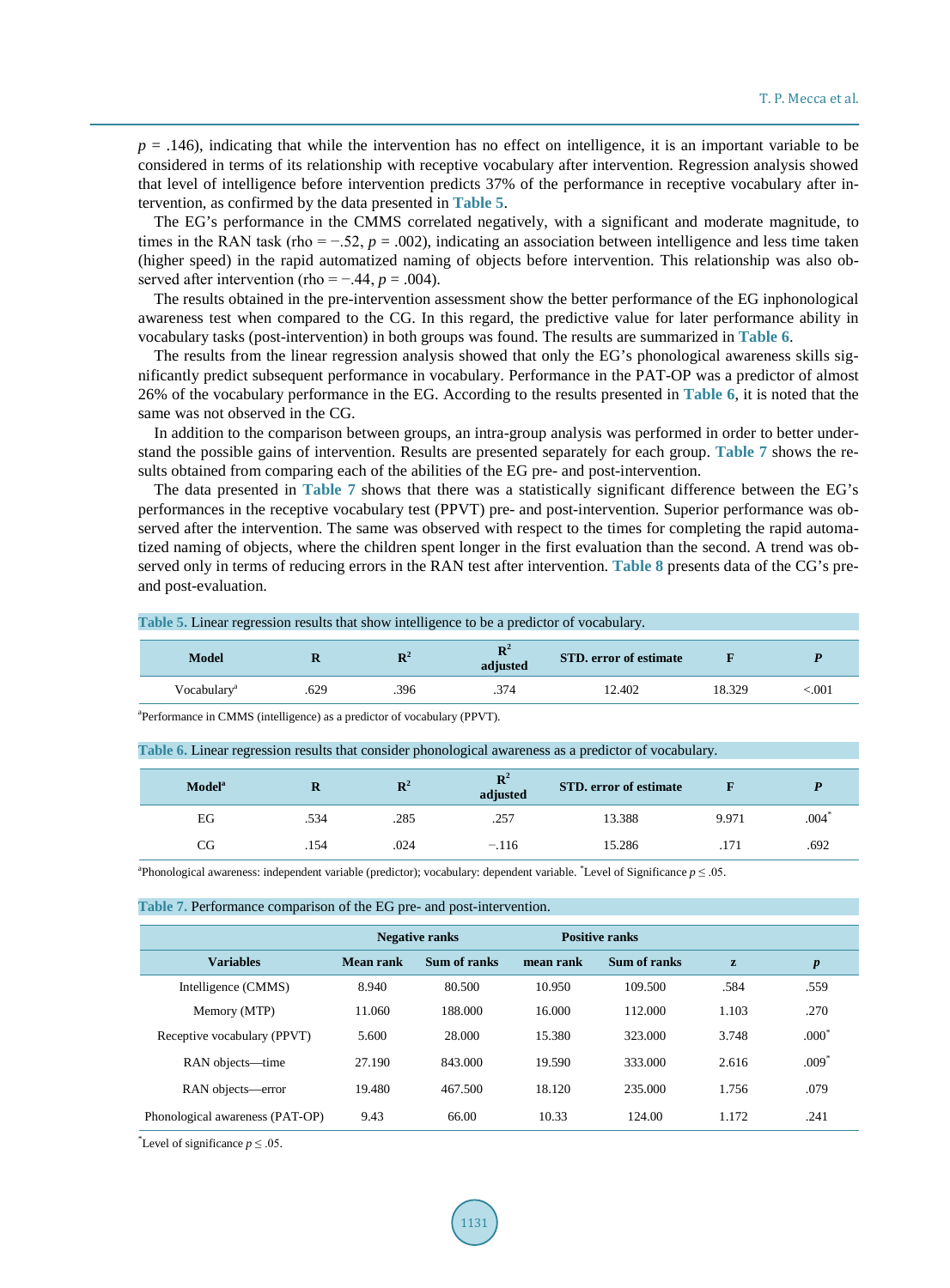<span id="page-7-0"></span>

| Table 8. Performance comparison of the CG pre- and post-intervention. |                       |              |           |                       |       |                  |  |  |
|-----------------------------------------------------------------------|-----------------------|--------------|-----------|-----------------------|-------|------------------|--|--|
|                                                                       | <b>Negative ranks</b> |              |           | <b>Positive ranks</b> |       |                  |  |  |
| <b>Variables</b>                                                      | <b>Mean rank</b>      | Sum of ranks | Mean rank | Sum of ranks          | z     | $\boldsymbol{P}$ |  |  |
| Intelligence (CMMS)                                                   | 5.000                 | 25.000       | 6.000     | 30.000                | .255  | .798             |  |  |
| Memory (MTP)                                                          | 5.330                 | 32.000       | 6.800     | 34.000                | .090  | .929             |  |  |
| Receptive vocabulary (PPVT)                                           | 9.640                 | 67.500       | 6.560     | 52.500                | .426  | .670             |  |  |
| RAN objects-time                                                      | 11.860                | 130.500      | 3.750     | 22.500                | 2.557 | $.011*$          |  |  |
| RAN objects-error                                                     | 10.750                | 64.500       | 8.050     | 88.500                | .569  | .569             |  |  |
| Phonological Awareness (PAT-OP)                                       | 3.50                  | 7.000        | 5.43      | 38.000                | 1.849 | .064             |  |  |

\*Level of Significance  $p \leq 0.05$ .

According to **[Table 8](#page-7-0)**, the results of the comparison of performance before and after the intervention in the CG showed no statistically significant difference in intelligence, memory, and the errors in rapid automatized naming. However, as in the EG, there was a significant decrease in the time spent on the RAN test in the second evaluation.

## **5. Discussion**

The objective of this study was to implement an intervention program for public kindergarten preschool children in a Brazilian city, whose illiteracy rates and socio-economic conditions have been one of the lowest in the country [\(UN, 2010\)](#page-10-0). The program was developed with a focus on oral language skills, especially vocabulary, which is one of the skills considered to be a good predictor of later reading [\(Kieffer, 2012;](#page-9-0) [Spencer, 2013\)](#page-10-0). Conducted by teachers in the classroom, this is a model of early and preventive intervention based on the assumptions of Response to Intervention [\(Batsche et al., 2005;](#page-8-0) [Fletcher & Vaughn, 2009\)](#page-9-0).

The activities were designed to develop language abilities (particularly vocabulary), since the literature reports the relevance of promoting these abilities in preschool children [\(Aguilar-Mediavilla et al., 2014;](#page-8-0) [Georgiou](#page-9-0)  [et al., 2013; Noe et al., 2014;](#page-9-0) [Silke et al., 2013\)](#page-10-0). Moreover, the role they have in the later development of reading and writing skills [\(Aguilar-Mediavilla et al., 2014;](#page-8-0) [Kieffer, 2012;](#page-9-0) [Skibbe et al., 2008\)](#page-10-0) justifies the relevance of this study.

Initially (pre-intervention), the EG and CG groups were compared with respect to oral language abilities such as vocabulary, rapid automatized naming (errors and time), and phonological awareness, as well as other cognitive abilities like intelligence and memory. There was no statistically significant difference between the groups in most of the evaluated abilities (except in phonological awareness), and an improved performance was observed in the GE. Moreover, the results obtained after the intervention showed no significant difference between groups in the PAT-OP, apart from receptive vocabulary, where the EG showed an improved performance.

The improvement in receptive vocabulary confirms other findings that show an increase in performance in vocabulary tasks in preschool after interventions directed at the development of oral language [\(Coleman, Froma,](#page-9-0) [& West, 2009;](#page-9-0) [Spencer, 2013\)](#page-10-0). The difference in performance between groups for intelligence, memory, rapid automatized naming, and phonological awareness were not verified. These results reflect the performed activities since they had the main objective of developing vocabulary. In the activities program, there was not an activity to work processing speed, which is an important skill for performing rapid automatized naming. Few activities demanded the manipulation of letters and sounds. This shows that the program fulfilled its primary role in the development of vocabulary, but the effect was not extended to other abilities.

It was also observed that performance on the vocabulary test (PPVT) presented a positive and significant correlation of a moderate magnitude with the intelligence test (CMMS) after intervention. This result validates previous findings as vocabulary skills are associated with intelligence levels [\(Nisbett et al., 2012\)](#page-9-0). The importance of this relationship is verified in the predictor effect of intelligence (pre-intervention) in vocabulary performance after intervention. The results showed that this was able to significantly predict approximately 37% of the subsequent performances in vocabulary. This data shows that individual cognitive differences must be considered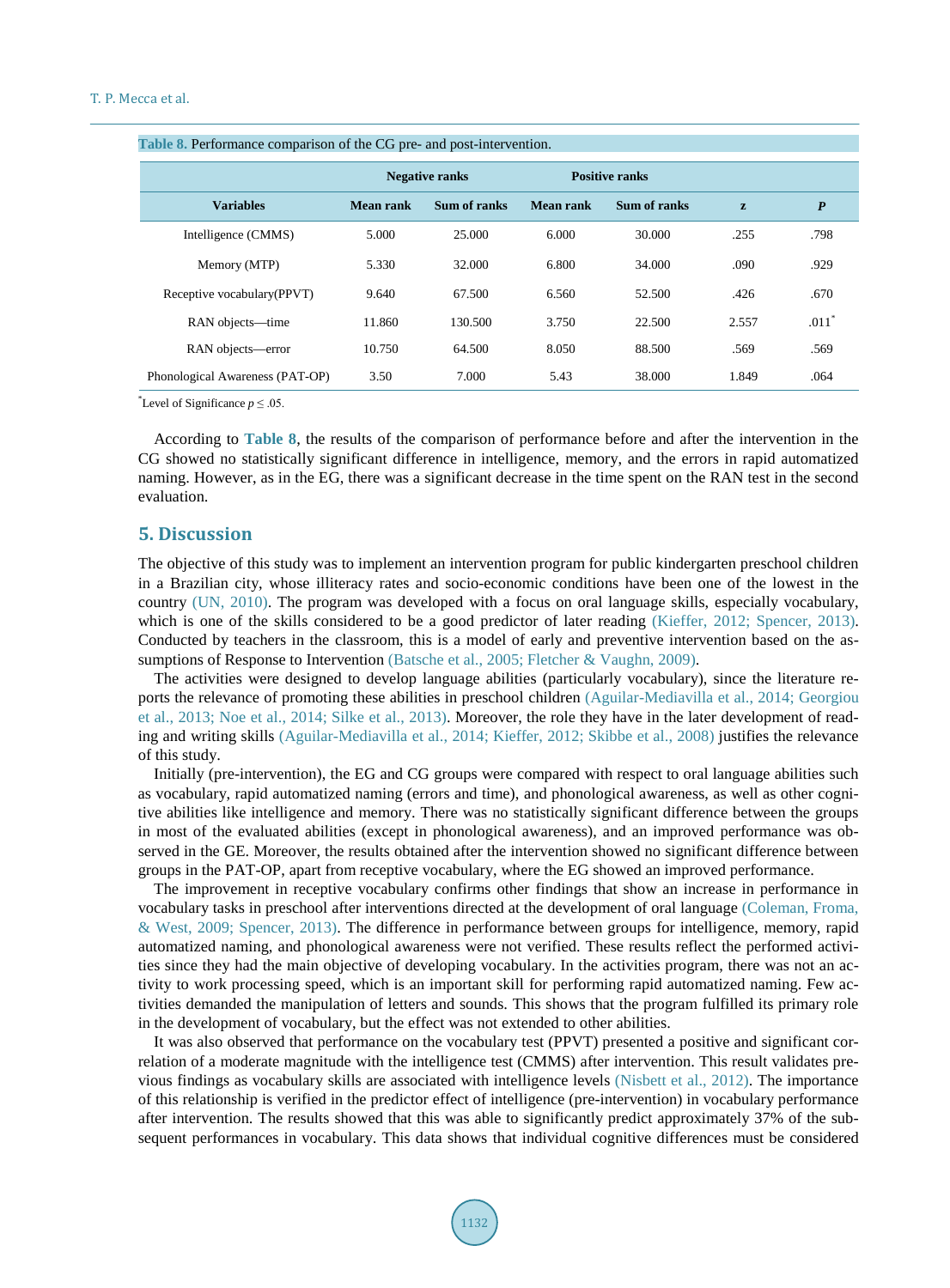even in collective intervention procedures.

In this study, intelligence was also associated with speed in the RAN task before and after intervention. The negative and significant correlations show that children with the highest scores in the CMMS featured shorter times in naming task, that is, they had better abilities when naming objects. This relationship between processing speed and intelligence was expected since the former was referred to as one of the components of the second (Schneider & [McGrew, 2012\)](#page-10-0).

Phonological awareness is another variable that is predictive of subsequent vocabulary performance. As the groups showed significant differences before the intervention, with a better performance in the EG, it became clear that this skill was able to predict the improvement observed in vocabulary in the EG. The results showed that only the EG's phonological awareness abilities were able to significantly predict approximately 26% of the vocabulary performance.

Intra-group comparisons were also made and indicated that both the EG and the CG showed better shorter time in naming task after intervention. The improvement in naming speed in both groups can be explained in terms of developing maturity and familiarity with the stimulus, since the children had already been exposed to the same test broads from the pre-evaluation. This familiarity has an effect on the processing speed of stimulus, since the information was not new for the child. In fact, words learned earlier are more rapidly named than newly learned words, because lexical access is better facilitated. Thus, vocabulary is a psycholinguistic variable influencing speed and accuracy when naming objects as well as lexical processing skills [\(Palmer & Havelka,](#page-10-0)  [2010\)](#page-10-0).

When verifying the effect of the intervention separately in each group, it was found that a better performance was not displayed before and after intervention interests of intelligence, memory, and in the number errors during naming. However, in the control group there was a trend towards improvement in phonological awareness skills.

From the evaluated skills, only the EG's vocabulary skills were superior after intervention, while the same development was not observed in the CG. Thus, the present study showed the promotion of receptive vocabulary in preschool children, an ability that has shown its importance as a predictor of future academic abilities such as reading and writing [\(Kieffer, 2012;](#page-9-0) [Spencer, 2013\)](#page-10-0).

## **6. Conclusion**

This is the first Brazilian study of early and preventive intervention in language skills with preschoolers based on Response to Intervention and the first preliminary study about the "Ativamente" program to promoting language skills in preschool children. The results show the importance of targeted programs that can be developed in classrooms by teachers to benefit all children.

The intervention was conducted by teachers in the classroom. This study indicated the importance of activities for the development of Portuguese vocabulary for preschool children in a country where illiteracy rates are high and the HDI low. Specifically, the results reveal the importance of promoting language skills in children with low background.

The fact that the CG did not receive any type of instruction was a limitation of the study, and this variable should be considered in future studies. The absence of differences in performance between groups and intragroup in other skills points to the main effect of the intervention mainly on vocabulary.

## **References**

- <span id="page-8-0"></span>Aguilar-Mediavilla, E., Buil-Legaz, L., Perez-Castello, J. A., Rigo-Carratala, E., & Adrover-Roig, D. (2014). Early Preschool Processing Abilities Predict Subsequent Reading Outcomes in Bilingual Spanish-Catalan Children with Specific Language Impairment (SLI). *Journal of Communication Disorders, 50,* 19-35. <http://dx.doi.org/10.1016/j.jcomdis.2014.03.003>
- Almeida, R. P. (2012). *Prevenção e remediação das dificuldades de aprendizagem: adaptação do modelo de Resposta à Intervenção numa amostra brasileira.* [Prevention and Remediation of Learning Difficulties: Adaptation of Response to Intervention Model in a Brazilian Sample]. Master's Thesis, Sao Paulo: Universidade Federal de São Paulo.
- Batsche, G., Elliott, J., Graden, J. L., Grimes, J., Kovaleski, J. F., Prasse, D., Schrag, J., & Tilly, W. D. (2005). *Response to Intervention: Policy Considerations and Implementation.* Alexandria, VA: National Association of State Directors of Special Education, Inc.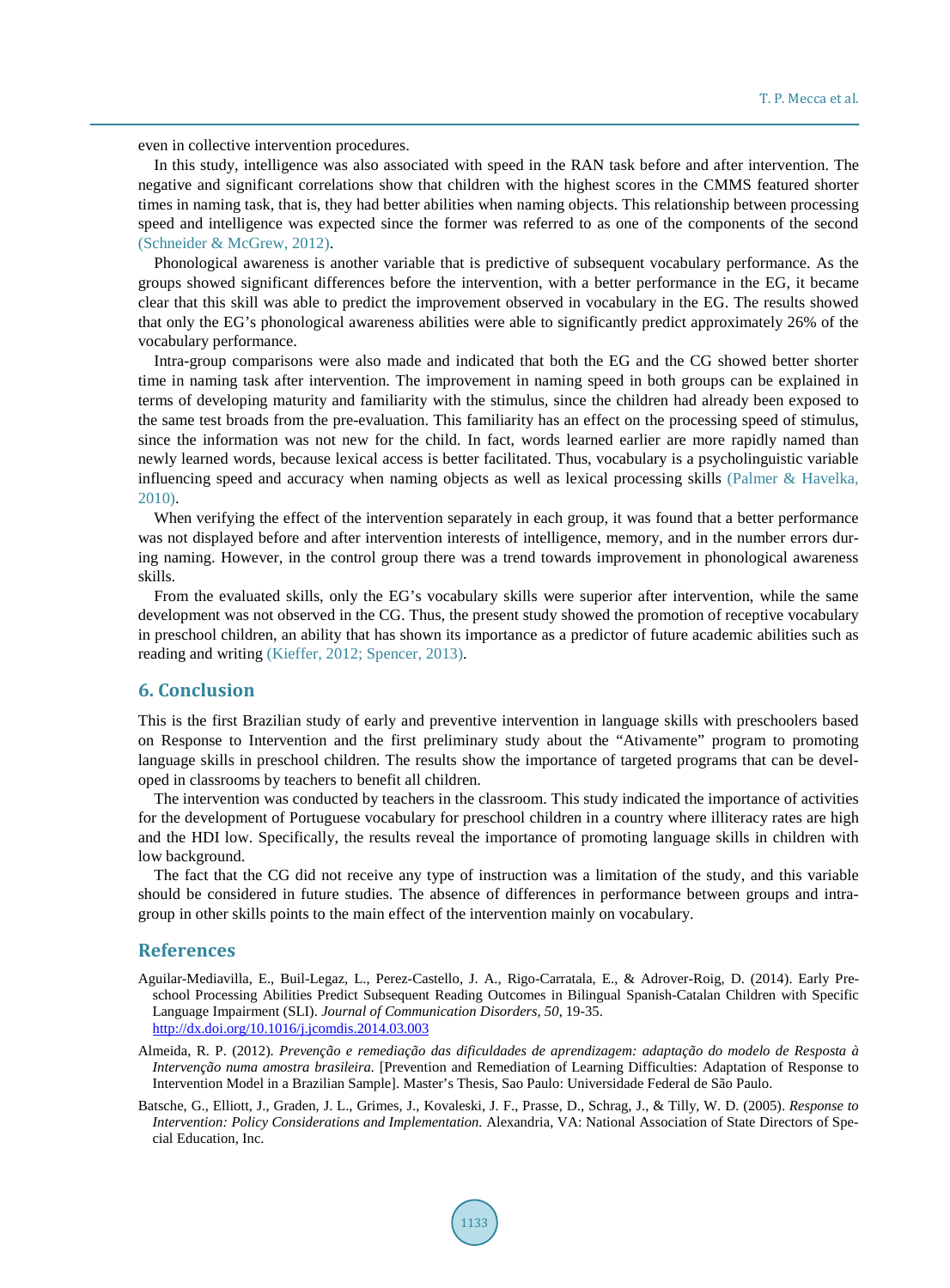- <span id="page-9-0"></span>Bowyer-Crane, C., Snowling, M. J., Duff, F., & Hulme, C. (2011). Response to Early Intervention of Children with Specific and General Language Impairment. *Learning Disabilities: A Contemporary Journal, 9,* 107-121.
- Burgemeister, B., Blum, L., & Lorge, I. (1971). *Columbia Mental Maturity Scale*. New York, NY: Harcout, Brace & Ovanovich.
- Capovilla, F. C., & Capovilla, A. G. S. (1997). Language Development in Children from 2 to 6 Years of Age: Brazilian Translation and Norms for Dunn & Dunn's Peabody Picture Vocabulary Test and Rescorla's Language Development Survey de Rescorla. *Ciência Cognitiva: Teoria, Pesquisa e Aplicação, 1,* 353-380.
- Coleman, M. R., Froma, R. R., & West, T. (2009). Road Map to Pre-K-RTI. Applying Responses to Intervention in Preschool Settings. *National Center for Learning Disabilities,* 13.
- Cunha, F., & Heckman, J. (2011). Capital Humano [Human Capital]. In A. P. Araújo (Org.), *Aprendizagem Infantil: Uma abordagem da neurociência, economia e psicologia cognitiva.* [*Children Learning: An Approach to Neuroscience, Economics and Cognitive Psychology*] (pp. 9-33). Rio de Janeiro, RJ: Academia Brasileira de Ciências.
- Domitrovich, C. E., Morgan, N. R., Moore, J. E., Cooper, B. R., Shah, H. K., Jacobson, L., & Greenberg, M. T. (2013). One versus Two Years: Does Length of Exposure to an Enhanced Preschool Program Impact the Academic Functioning of Disadvantaged Children in Kindergarten? *Early Childhood Research Quarterly, 28,* 704-713. <http://dx.doi.org/10.1016/j.ecresq.2013.04.004>
- Duarte, C. P., Covre, P., Braga, A. C., & Macedo, E. C. (2011). Visuospatial Support for Verbal Short-Term Memory in Individuals with Down Syndrome. *Research in Developmental Disabilities, 32,* 1918-1923. <http://dx.doi.org/10.1016/j.ridd.2011.03.024>
- Dunn, L. M., & Dunn, L. M. (1981). *Peabody Picture Vocabulary Test*—*Revised.* Circle Pines, MN: American Guidance Service.
- Fletcher, J. M., & Vaughn, S. (2009). Response to Intervention: Preventing and Remediating Academic Difficulties*. Child Development Perspectives, 3,* 30-37. <http://dx.doi.org/10.1111/j.1750-8606.2008.00072.x>
- Ganz, J. S., Campos, L. M., & Almeida, R. P. (2013). *Ativamente: Programa de Estimulação Neurocognitiva*. "Ativamente": Neurocognitive Stimulation Program.
- Georgiou, G. K., Tziraki, N., Manolitsis, G., & Fella, A. (2013). Is Rapid Automatized Naming Related to Reading and Mathematics for the Same Reason(s)? A Follow-Up Study from Kindergarten to Grade 1. *Journal of Experimental Child Psychology, 115,* 481-496.<http://dx.doi.org/10.1016/j.jecp.2013.01.004>
- Golembeski, C., & Fullilove, R. (2005). Criminal (In)Justice in the City and Its Associated Health Consequences. *American Journal of Public Health, 95,* 1701-1706.<http://dx.doi.org/10.2105/AJPH.2005.063768>
- Heckman, J. J., Moon, S. H., Pinto, R., Savelyev, P. A., & Yavitz, A. Q. (2010). The Rate of Return to the High Scope Perry Preschool Program. *Journal of Public Economics, 94,* 114-128.<http://dx.doi.org/10.1016/j.jpubeco.2009.11.001>
- Kieffer, M. J. (2012). Early Oral Language and Later Reading Development in Spanish-Speaking English Language Learners: Evidence from a Nine-Year Longitudinal Study. *Journal of Applied Developmental Psychology, 33,* 146-157. <http://dx.doi.org/10.1016/j.appdev.2012.02.003>
- Macedo, E. C., Capovilla, F. C., Duduchi, M., D'antino, M. E. F., & Firmo, L. S. (2006). Evaluating Receptive Language by Peabody Picture Vocabulary Test: Computerized versus Traditional Versions. *Psicologia: Teoria e Prática, 8,* 40-50.
- McClelland, M. M., Acock, A. C., & Morrison, F. J. (2006). The Impact of Kindergarten Learning-Related Skills on Academic Trajectories at the End of Elementary School. *Early Childhood Research Quarterly, 21,* 471-490. <http://dx.doi.org/10.1016/j.ecresq.2006.09.003>
- Muennig, P., Schweinhart, L. J., Montie, J., & Neidell, M. (2009). Effects of a Pre-Kindergarten Educational Intervention on Adult Health: 37-Year Follow-Up Results of a Randomized Controlled Trial. *American Journal of Public Health, 99,* 1431-1437[. http://dx.doi.org/10.2105/AJPH.2008.148353](http://dx.doi.org/10.2105/AJPH.2008.148353)
- Muennig, P. (2014). Can Universal Pre-Kindergarten Programs Improve Population Health and Longevity? Mechanisms, Evidence, and Policy Implications. *Social Science & Medicine, 127,* 116-123. <http://dx.doi.org/10.1016/j.socscimed.2014.08.033>
- National Early Literacy Panel (NELP) (2008). Developing Early Literacy: A Scientific Synthesis of Early Literacy Development and Implications for Intervention.
- Nisbett, R. E. (2010). Think Big, Bigger... and Smaller. *Educational Leadership, 68,* 10-15.
- Nisbett, R. E., Aronson, J., Blair, C., Dickens, W., Flynn, J., Halpern, D. F., & Turkheimer, E. (2012). Intelligence: New Findings and Theoretical Developments. *American Psychologist, 67,* 130-159.<http://dx.doi.org/10.1037/a0026699>
- Noe, S., Spencer, T. D., Kruse, L., & Goldstein, H. (2014). Effects of a Tier 3 Phonological Awareness Intervention on Preschoolers' Emergent Literacy. *Topics in Early Childhood Special Education, 34,* 27-39. <http://dx.doi.org/10.1177/0271121413489172>